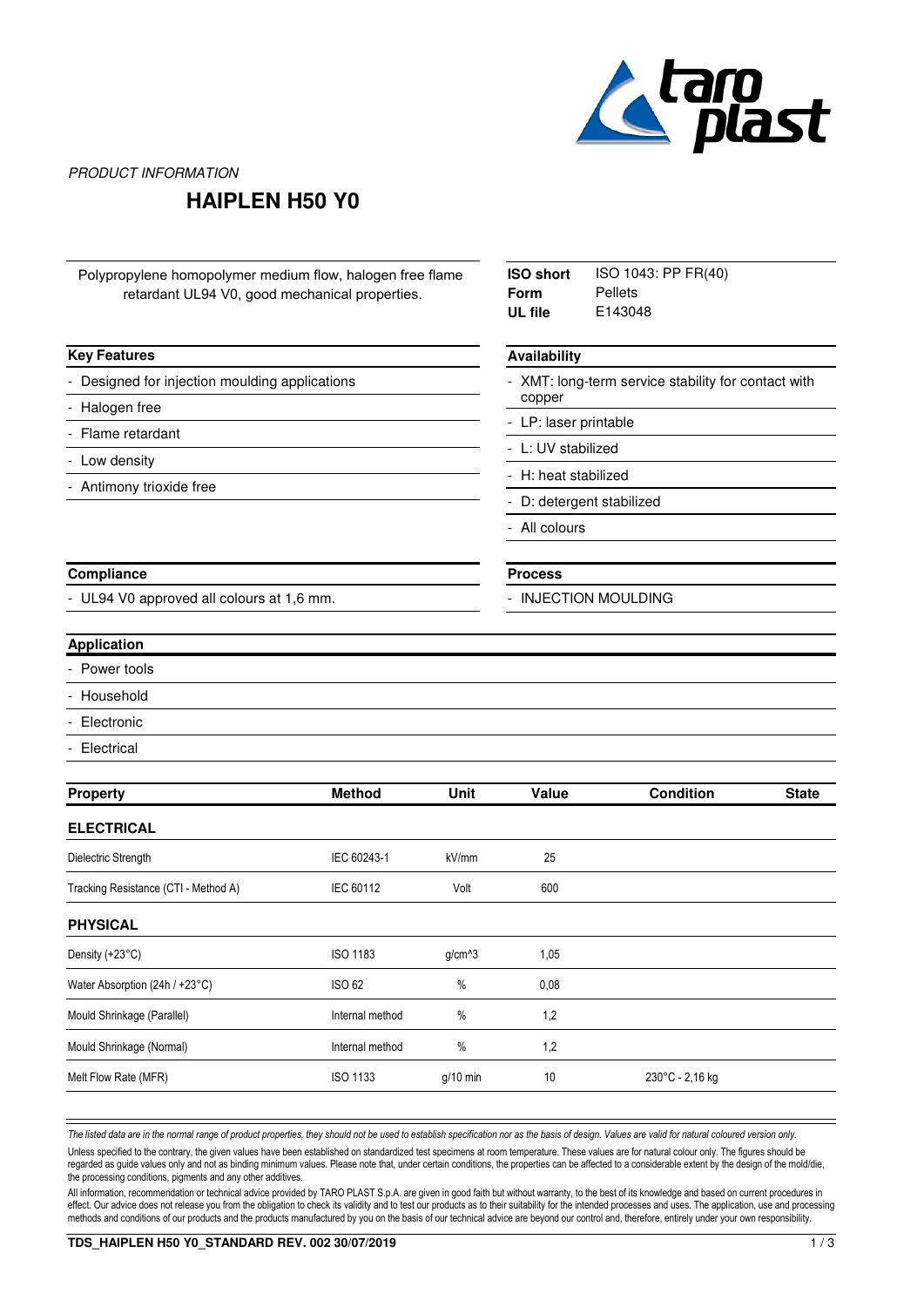

## PRODUCT INFORMATION

## **HAIPLEN H50 Y0**

| <b>MECHANICAL</b>                                  |                |                 |                |                   |  |  |
|----------------------------------------------------|----------------|-----------------|----------------|-------------------|--|--|
| <b>Tensile Modulus</b>                             | ISO 527-1,2    | MPa             | 2800           | Speed 1 mm/min    |  |  |
| Tensile Yield Strength                             | ISO 527-1,2    | MPa             | 30             | Speed 50 mm/min   |  |  |
| Elongation at Break                                | ISO 527-1,2    | %               | 5,0            | Speed 50 mm/min   |  |  |
| <b>Flexural Modulus</b>                            | <b>ISO 178</b> | MPa             | 2500           | Speed 1 mm/min    |  |  |
| IZOD Notched Impact (+23°C)                        | ASTM D256      | J/m             | 30             |                   |  |  |
| <b>THERMAL</b>                                     |                |                 |                |                   |  |  |
| Softening Temperature - 1 kg (VST/A/50)            | <b>ISO 306</b> | $^{\circ}C$     | 155            | $50^{\circ}$ C/h  |  |  |
| Softening Temperature - 5 kg (VST/B/50)            | <b>ISO 306</b> | $^{\circ}C$     | 95             | $50^{\circ}$ C/h  |  |  |
| Deflection Temperature 1,80 MPa (HDT A)            | <b>ISO 75A</b> | $^{\circ}C$     | 90             | $120^{\circ}$ C/h |  |  |
| Deflection Temperature 0,45 MPa (HDT B)            | <b>ISO 75B</b> | °C              | 130            | 120°C/h           |  |  |
| <b>Ball Pressure Test</b>                          | IEC 60695-10-2 | °C              | 125            |                   |  |  |
| Continuous service temperature (20.000 h)          | <b>UL746 B</b> | °C              | 85             |                   |  |  |
| Coefficient of linear thermal expansion (parallel) | ISO 11359-1,-2 | $K^{\wedge}$ -1 | 7,5x10E(-5)    |                   |  |  |
| <b>FLAMMABILITY</b>                                |                |                 |                |                   |  |  |
| Flame Behaviour (1,6 mm)                           | <b>UL94</b>    | Class           | V <sub>0</sub> | UL approved       |  |  |
| Flame Behaviour (3,2 mm)                           | <b>UL94</b>    | Class           | V <sub>0</sub> |                   |  |  |
| Glow Wire Flammability Index-GWFI (1 mm)           | IEC 60695-2-12 | °C              | 960            |                   |  |  |
| Glow Wire Ignition Temperature-GWIT (1,6 mm)       | IEC 60695-2-13 | °C              | 750            |                   |  |  |
| Oxigen index                                       | ASTM D2863     | %               | 28             |                   |  |  |
|                                                    |                |                 |                |                   |  |  |
| <b>INJECTION MOULDING</b>                          | Value          |                 |                |                   |  |  |
| Drying Temperature (Desiccant Dryer)               |                | 70 - 80°C       |                |                   |  |  |
| Drying Time (Desiccant Dryer)                      |                | $2 - 4$ hours   |                |                   |  |  |
| Suggested Max Moisture                             |                |                 | 0.2%           |                   |  |  |
| Suggested Max Regrind                              |                |                 | < 15%          |                   |  |  |
| Melt Temperature                                   |                | 190 - 230°C     |                |                   |  |  |

*The listed data are in the normal range of product properties, they should not be used to establish specification nor as the basis of design. Values are valid for natural coloured version only.*

Feed Temperature 160°C Rear Temperature 175°C

Unless specified to the contrary, the given values have been established on standardized test specimens at room temperature. These values are for natural colour only. The figures should be regarded as guide values only and not as binding minimum values. Please note that, under certain conditions, the properties can be affected to a considerable extent by the design of the mold/die, the processing conditions, pigments and any other additives.

All information, recommendation or technical advice provided by TARO PLAST S.p.A. are given in good faith but without warranty, to the best of its knowledge and based on current procedures in effect. Our advice does not release you from the obligation to check its validity and to test our products as to their suitability for the intended processes and uses. The application, use and processing methods and conditions of our products and the products manufactured by you on the basis of our technical advice are beyond our control and, therefore, entirely under your own responsibility.